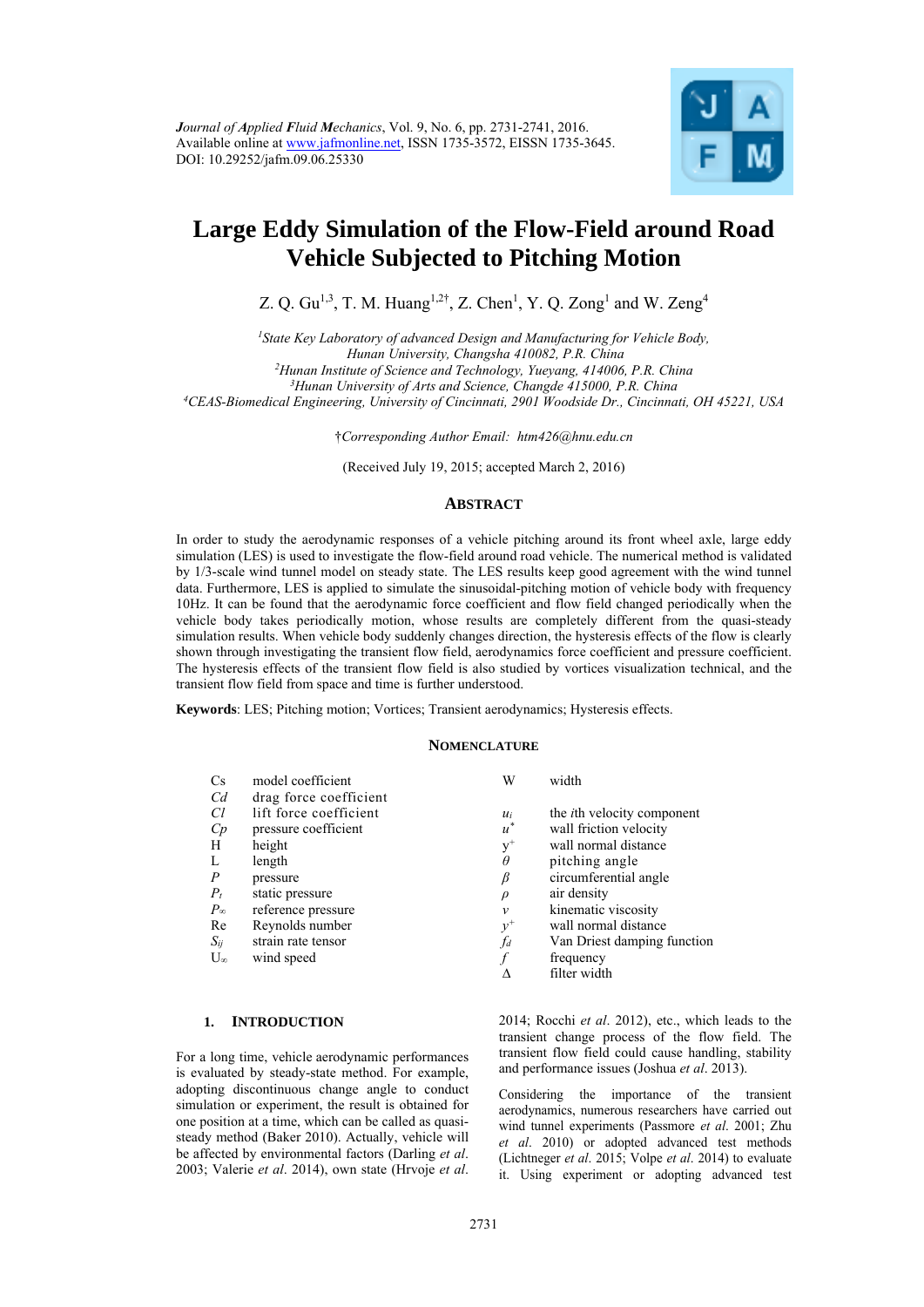method to study the transient aerodynamic is very complicated and time-consuming, and sometime it is cost and unable to find the reasonable solutions. On the other hand, the computational fluid dynamics (CFD) method becomes a very effective method to analyze transient aerodynamic in the past several decades. It can provide enough information of transient response and investigate the aerodynamic force of vehicles when driving on roads. Therefore, more and more researchers used CFD method to study transient aerodynamic in recent years. The RANS and LES methods are used very wide in vehicle aerodynamic at present. However, the traditional RANS method isn't appropriate for transient analysis, especially when the vehicle is driving on complex condition. For example, Guilmineau (2008) presented that using the RANS method to simulate unstable flow field in a complex condition was seldom successful. However, LES has been successfully applied in number of unsteady wake analyses of vehicle body. Tsubokura *et al*. (2010) used LES to investigate the vehicle in transient crosswinds, and the results of aerodynamic forces and moments showed good consistent with the experimental. Krajnovic (2014) used LES to study the drag reduction of an Ahmed body, which also showed good consistent with the experiments. However, the studies mentioned above mainly focus on the influence of the crosswind and environment, and only few refers to the influence of the vehicle's own state.

Due to the roughness of the road or driver's operations, a moving vehicle on the road often suffers from pitching motion. The pitching motion of the vehicle could lead to vehicle stability problem. Moreover, with the promotion in engine power and better road condition have supported higher driving speed, more severe consequences could be appeared because its effect on the drive control, comfort and safety. While only a few researches can be found on the aerodynamics of the pitching motion of vehicle body so far. Aschwanden *et al*. (2008) used the wind tunnel to study the ride height change of the race cars, and found that the motion aerodynamic caused greater effects on the simplified race car model in the simulated movement. Cheng *et al*. (2013) studied the influence of different combinations of A, C pillar to the aerodynamic stability of the vehicle, and found the importance of the proper shaping of A-pillar and C-pillar to control the vehicle body pitching oscillation. However, their researches mainly focused on transient aerodynamics force to the stability of vehicle, the mechanism of the transient flow field has not been studied yet. In a real vehicle, the vehicle body is very complicated due to many small parts. The flow structure produced by these small parts can interplay with each other and hinder to deeply investigate. Therefore, an important purpose of this paper is to study the results between transient and quasi-steady state, and the mechanisms involved in physical will be investigated and explained.

Cheng *et al*. (2012) introduced the aerodynamicdamping coefficient to evaluation vehicle's stability in pitching motion. They found that quasi-steady

analysis in pitching motion was not sufficient because of the hysteresis effects. However, the hysteresis and phase shift in the process of pitching oscillation was not fully considered. Some researchers have studied the hysteresis and phase shift, but the most of them used some simplified models, such as the bluff-body, Ahmed model and so on. For example, Krajnovic (2011) simulated the oscillation of bluff-body model around its vertical axis, and found the hysteresis and phase-shift phenomenon in the dynamic flow condition. David *et al*. (2013) employed a simple sharped-edge rectangular to study flow around a four vehicle in row, and found that the longitudinal oscillations of a platoon member would produce hysteresis effects of the drag force coefficient of neighbor members. The researches of hysteresis and phase shift mentioned above all occurred during vehicles driving in condition of crosswind or suffering yawing motion, but the situation of vehicle's pitching motion is seldom studied. The models used by the researchers are very simplified, which can't reflect the intricate detail of the vehicle. Besides, the flow field around the vehicle can't be truly demonstrated. An important purpose of this paper will study the hysteresis of the flow around the pitching body via a full vehicle model with true geometry, which is able to provide enough information of transient flow with high-fidelity in time and space.

The paper is organized as follows. Numerical setup, vehicle model and experimental are presented in second section. The results are presented and discussed in third section. Finally, the fourth section is the conclusion.

## **2. NUMERICAL SET-UP**

#### **2.1 Governing Equations and Discretization**

The governing equations of LES are the incompressible Navier–Stokes:

$$
\frac{\partial \overline{u_i}}{\partial x_i} = 0 \tag{1}
$$

$$
\frac{\partial \overline{\mathbf{u}}_i}{\partial t} + \frac{\partial}{\partial x_i} \overline{\mathbf{u}}_i \overline{\mathbf{u}}_j = -\frac{\partial \overline{P}}{\partial x_i} + 2 \frac{\partial}{\partial x_j} (\mathbf{v} + \mathbf{v}_{sgs}) \overline{\mathbf{S}}_{ij}
$$
(2)

$$
\overline{P} = \frac{p}{\rho} + \frac{\overline{u_i u_j} - \overline{u_i u_j}}{3}
$$
 (3)

where *ui* is the *i*th velocity component, *p* stands for the pressure, *ρ* denotes the density and *ν* represents the kinematic viscosity of the fluid. Where *Sij* corresponds to the strain rate tensor, defined as

$$
\overline{S}_{ij} = \frac{1}{2} \left( \frac{\partial \overline{u}_j}{\partial x_i} + \frac{\partial \overline{u}_i}{\partial x_j} \right)
$$
(4)

Where the  $v_{SGS}$  in Eq. (2) represents the effect of sub-grid-scale (SGS) turbulence. The standard Smagorinsky model is adopted, and the  $V_{SGS}$  is modeled as

$$
V_{SGS} = (C_s f_d \Delta)^2 \sqrt{2\overline{S}_{ij}\overline{S}_{ij}}
$$
 (5)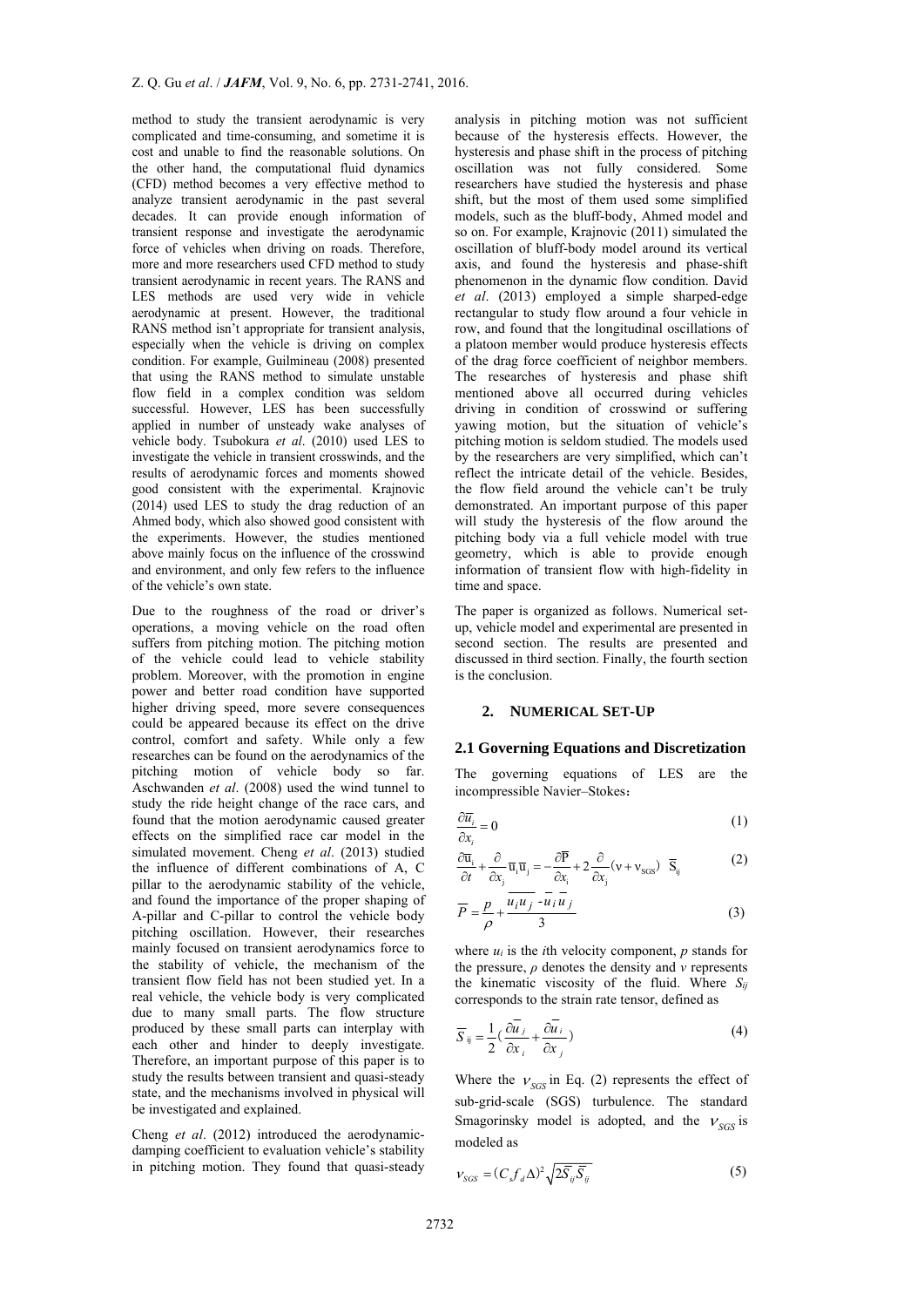where Cs represents the model coefficient, and the value of *Cs* is 0.1 which used in many similar types studies(Osth and Krajnovic 2014). *Δ* represents the filter width, and *fd* represents the Van Driest damping function, which is defined as

$$
f_d = 1 - \exp\frac{-y^+}{25}
$$
 (6)

where  $v^+$  is the wall normal distance.

## **2.2 Numerical Method**

The incompressible equations (1) and (2) are discretized using the commercial finite volume solver ANSYS Fluent 14.0. The discretization is done by a collocated grid arrangement. A secondorder conservative scheme is used to approximate the convective fluxes, for the spatial derivative, and blending with the first-order upwind scheme to avoid numerical oscillation (Verstappen *et al*. 2002). The diffusive terms containing viscous plus sub-grid terms are approximated by a central differencing interpolation of second-order accuracy (Trias *et al*. 2011). The time marching procedure is done using the implicit second-order accurate threetime level scheme. The pressure-velocity coupling is solved by simple scheme.

#### **2.3 Description of the Vehicle Model**

In Fig. 1, the vehicle model is shown in four different views. The rear view mirror and door handle are ignored, and the underfloor is simplified as a plane. In order to compare with the wind tunnel experiment, a 1/3-scale model is adopted. The overall length, width and height of the model is 1588mm, 642mm, and 505mm, respectively. The length of the wheel base is 952mm, and the length of the front overhang and rear overhang is 290mm and 346mm, respectively. The coordinate of the point P1 and P2 is (1407, 0, 283) and (1521, 0, 196). The clearance between the rear tire and the rear wheel arc is 72mm. The origin of the coordinate in x, y, z direction is at the forefront, lowest, and center of symmetry of the vehicle body, as shown in Fig 1.



**Fig. 1. Simplified vehicle model and the Cp monitor point.** 

## **2.4 Computational Domain and Boundary Conditions**

The computational domain is presented in Fig. 2. The cross section covers with 4W on both side and 7.2H from the roof to the floor. The blockage ratio in this paper is less than 1.2%, which is better than the typically accepted range of 5% in wind tunnel test (Tsuei *et al*. 2001). A uniform and in time constant velocity profile U∞ =30m/s is applied on the inlet, which is equivalent to those adopted in the experiment. The Reynolds number, based on the inlet velocity and vehicle length, and Re is  $3.26 \times 10^6$ . The upstream turbulence intensity is 0.5%. Pressure-outlet boundary is used on the outlet. In order to avoid the formation of boundarylayer, the floor is divided into two parts. Five vehicle length from the inlet boundary to the model on the floor is the part one and is defined as free slip wall, whose purpose is to simulate the effect of suction floor in wind tunnel test. The other part of the floor and vehicle surface are set as no-slip wall boundary. The roof and side wall are set as free-slip wall boundary (shown in Fig. 2(a)).



**Fig. 2. a)computatinal domain; b)grid topology.** 

## **2.5 Computational Grid and Grid Independence Test**

The flow field over road vehicle is very complex, and the vortices around the vehicle at the position behind 1.5L in the rear of the vehicle begin to settle down (Fuller *et al*. 2014). Therefore, the grid topology is divided into several blocks in this paper to capture more details of flow information around the vehicle and save the computing resources as shown in Fig. 2(b). The finest block is the boundary layers region, which is generated from the vehicle's surface with 10 prism layers, with a growth rate of 1.15. The mean y+=u\*n/*υ*, where u\* stands for the wall friction velocity, and n is the distance from the center of the first cell to the vehicle wall, and *υ* stands for the kinematic viscosity of air. The average  $y^+$  is around 1.0 in this study. Near to the boundary layers is the second-finest block, which is intended to capture more detail information about the flow field around the vehicle. The coarse mesh used in other regions is to improve the computational efficiency. The ANSYS ICEM-CFD is used to generate the unstructured meshes.

The number of cells affect the calculated results, so grid independence test (Alamaan *et al*. 2014) is performed. The criteria for selecting the number of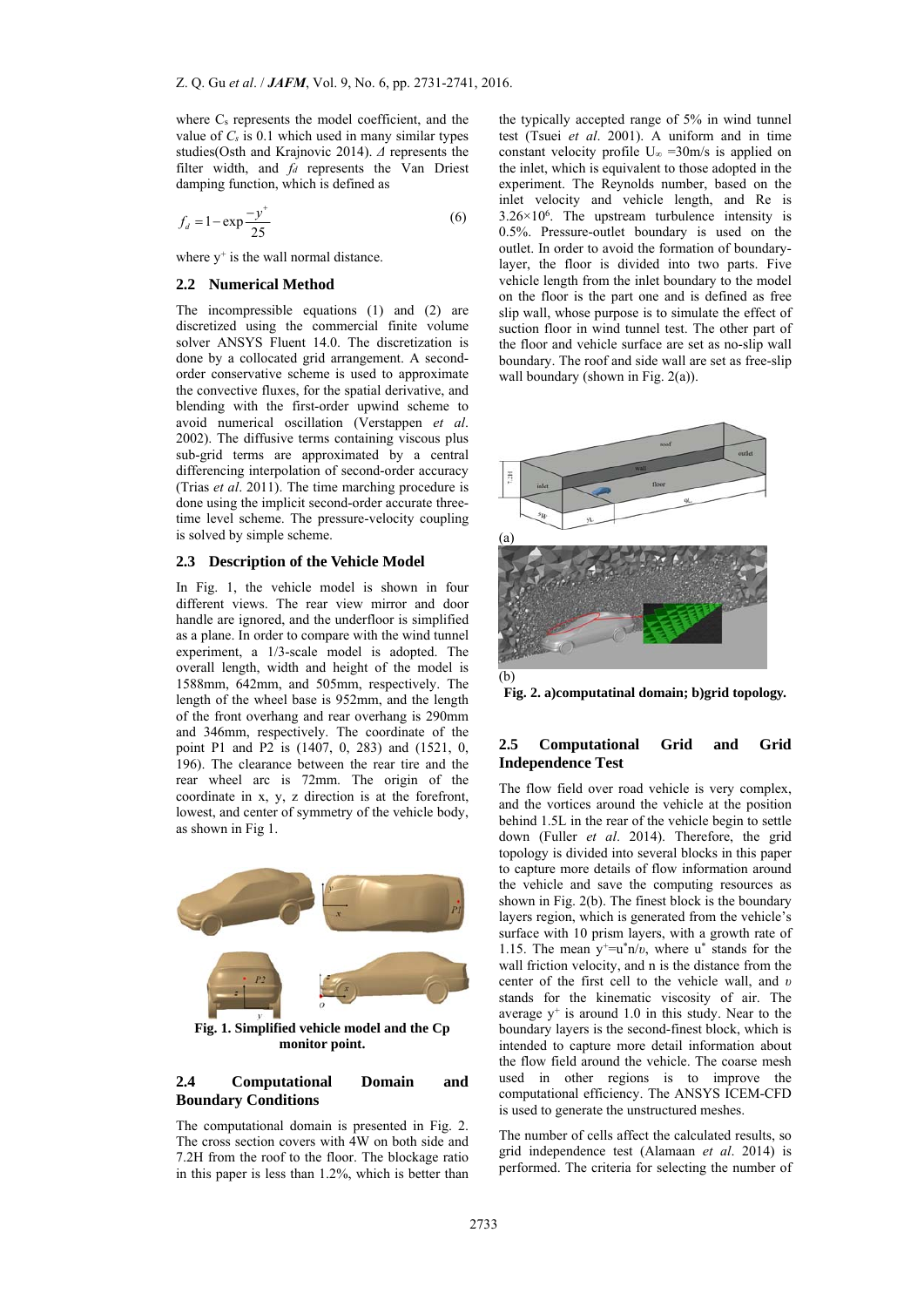| Data            | ∵ase 1   | `ase 2   | Case 3   | ease 4   | Case 5   | experiment |
|-----------------|----------|----------|----------|----------|----------|------------|
| Number of cells | 21604882 | 19916966 | 18090813 | 16126342 | 14909653 |            |
|                 | 0.285    | 0.285    | 0.287    | 0.291    | 0.296    | 0.284      |
| ◡               | $-0.048$ | $-0.048$ | $-0.05!$ | $-0.055$ | $-0.060$ | $-0.047$   |

**Table 1 Detailed grid size tests and experiment** 

cells is based on the Cd and Cl. Cd represents the aerodynamic drag force coefficient and Cl represents the aerodynamic lift force coefficient. The simulation results are compared to experimental data when vehicle body is at the horizontal position  $(\theta = 0 \text{deg})$  as shown in Table 1. The detail information of the experiment will be introduced in next subsection. According to the simulation and experiment results, and considering a large amount of computing resources and time required for the simulation in this study, the case 2 is chosen.

# **2.6 Validation**

In order to validate the accuracy of the simulation by LES method, the steady experiment is conducted in the HD-2 boundary layer wind tunnel at Hunan University. The length of automotive test section is 17m and its cross sectional area is 3\*2.5m. The maximum wind speeds is 58 m/s and the maximum power of propeller is up to 617kW. The average turbulence intensity is about 0.13%. In order to ensure the accuracy of the experiment, a 1/3-scale model is used in the experiment as shown in Fig 3(a). The wind velocity and vehicle model dimension is consistent with those in simulation.



**Fig. 3. a) vehicle in wind tunnel. b) sketch of PIV working.** 

The Particle Image Velocimetry (PIV) system is used to measure the wake on the section of Y=0 as shown in Fig 3. The PIV is placed on the top of the test section of wind tunnel, with 500*mJ/pulse* pulse energy and with green light

of wavelength 532*nm* used for illuminating and tracking the particles in the flow field, a data acquisition system and a CCD camera with 5H*z* frame-rate and 4000\*2672 pixels.





From Table 1, it can be found that the results of experiment and simulation obtained from case  $\tilde{2}$  with a deviation of *Cd* is near to 0.4%. and the deviation of *Cl* is near to 2.2%. The deviation of aerodynamic force coefficient between the experiment and simulation in the field of automotive aerodynamics could be accepted. Fig 4 shows the comparisons of the velocity contours and the velocity streamlines of the experiment and simulation on the section of  $Y=0$  at the tail of the vehicle. Both of them have a pair of opposite revolving vortex, and the speed of the vortices is reduced to vortex core, which leads to a recirculation zone. The vortices structures are similar in the recirculation zone. The height of vortices is the same in Z-direction, which are at the region from Z=60mm to Z=140mm. The length of the vortices have a slight difference in xdirection. The vortices obtained from experiment is at the region from x=100mm to x=200mm, and the vortices obtained from simulation is at the region from x=100mm to x=250mm. The vortex of the simulation slightly longer than the experimental, which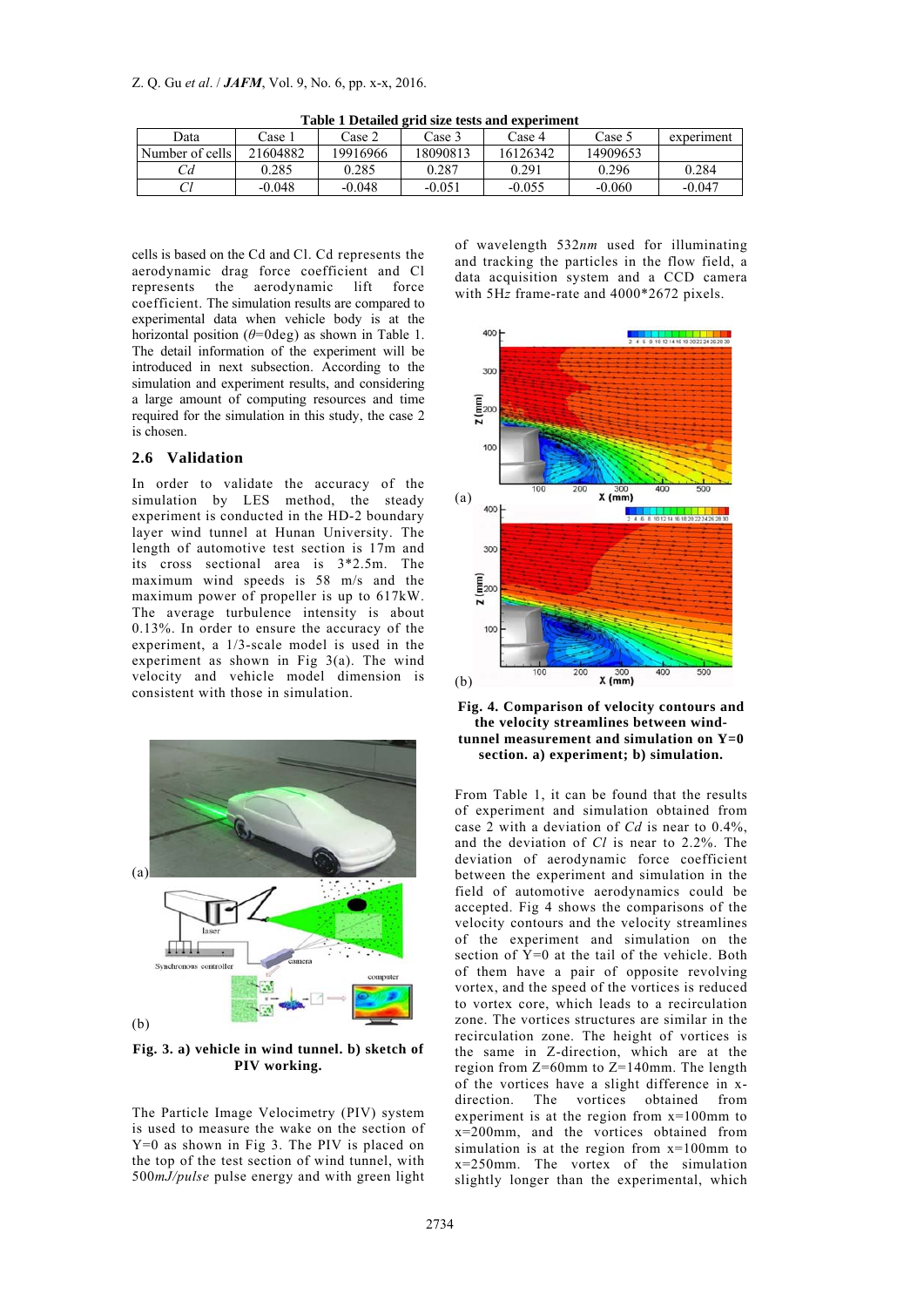may be induced by the subtle inconsistent between they are. This clearly demonstrates the effective and feasibility of LES using highfidelity simulations.

## **2.7 Forced Pitching Motion Condition**

Okada et al. (2009) reported that the influence of the fluctuation at rear-end is bigger than that at the front. Therefore, when the transient simulation is taken in this paper, the vehicle body is rotating to a lateral axis, and the axis is located at the front wheel axle as shown in Fig 5(a). The dynamic mesh is used to achieve the vehicle body pitching motion in ANSYS Fluent 14.0. The vehicle and the boundary layer is the dynamic zone, and the type is set as rigid body. Two types of meshing methods smoothing and remeshing are used in this study. The motion setting is similar to the test of Okada at al. The motion is defined as

 $\theta = -\theta$ , sin  $\phi(t)$ 

where  $\theta$ <sup>*I*</sup> equal to 2deg. Although this value is bigger than the value of actual situation, it is better to reproduce pitching motion process. While  $\phi(t) = 2\pi ft$ , the frequency *f* is 10Hz and the pitching motion periodic time is 0.1s as shown in Fig 5(b). The time step size is 0.00005s.The phaseaveraged results reported in this paper is computed over 10 periods after LES achieve stable periodic state. The simulation time (32CPU and 128G memory) is approximate to 300 hours.

Because the quasi-steady method is realized by steady simulation, the deviation of the two cases are very small.



**Fig. 6. a) periodic in** *Cd* **and b) time history of** *Cd* **obtained from LES simulation.** 





#### **3. RESULTS AND DISCUSSION**

# **3.1 Transient Effects on Aerodynamic Force coefficient Due to Pitching Motion**

The aerodynamic force coefficient is saved at each time step as shown in Fig 6 and Fig 7. Fig  $6(a)$  and Fig  $7(a)$  show that the change trend of the quasi-steady simulation results is consistent to the steady experiment results.



When the vehicle body takes periodically pitching motion, Cd and Cl also changes periodically as shown in Fig 6 and Fig 7, respectively. Although the change of amplitude is very small when the vehicle body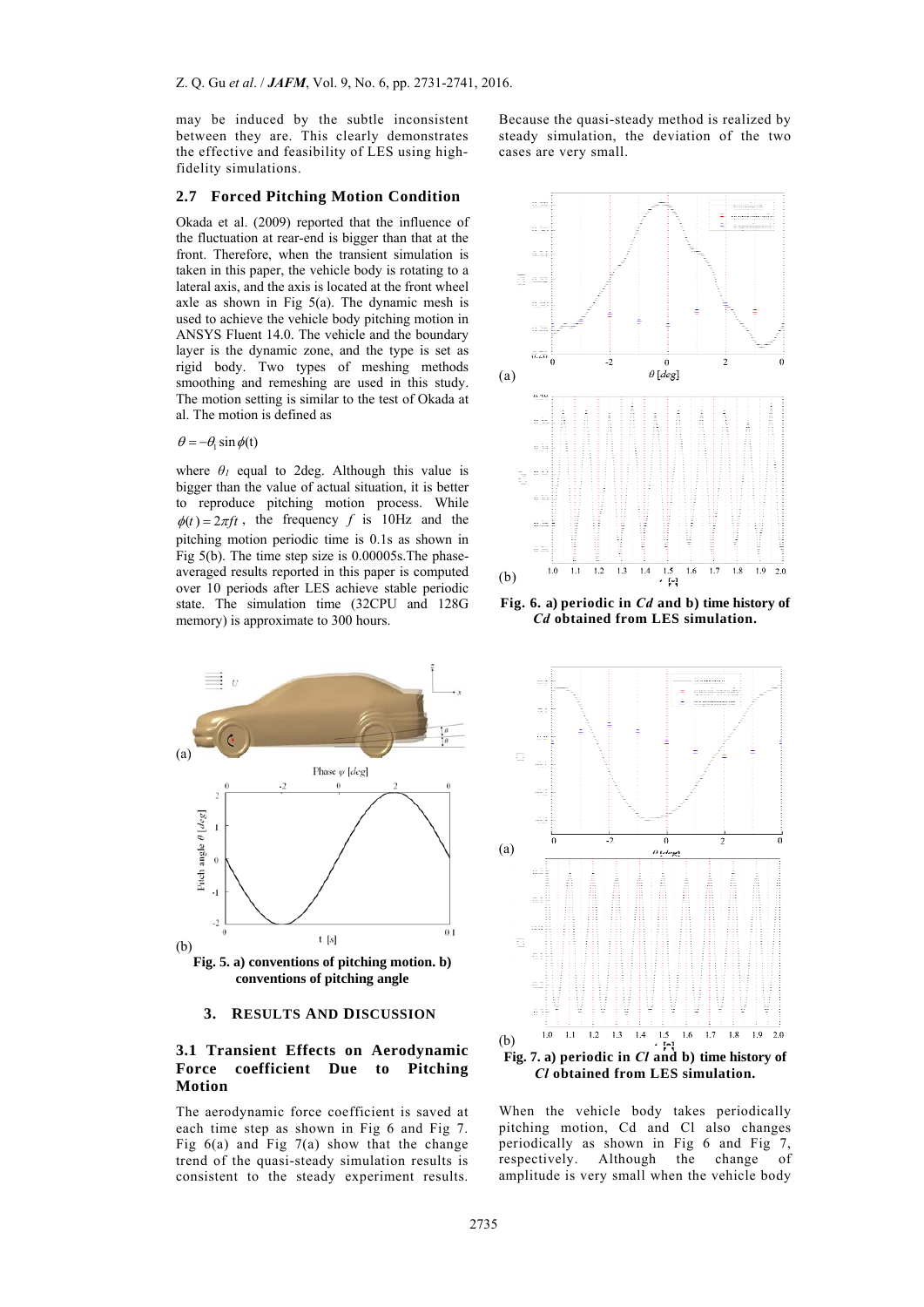Z. Q. Gu *et al*. / *JAFM*, Vol. 9, No. 6, pp. x-x, 2016.



**Fig. 8. Streamline project on the section y=0: (a) quasi-steady simulation, (b) and (c) transient simulation**.

takes periodically pitching motion, the effect on the aerodynamic force coefficient can't be ignored. The flow field around the vehicle will have transient change, which will have transient effect on the aerodynamic force coefficient. Fig 6 and 7 present the change rule of aerodynamic force coefficient is completely different between transient and quasi-steady simulation state. For example, the position and value of the maximum and minimum aerodynamic force coefficient on the transient simulation state are quite different from the quasi-steady state and experiment. On the transient simulation state the maximum drag force coefficient appears near to the position *θ*=0deg (the vehicle body moves from -2deg to 2deg). The maximum value is 0.383. The minimum drag force coefficient appears near to the position *θ*=0deg (the vehicle body moves from 2deg to -2deg). The minimum value is 0.265. For quasi-steady simulation, the Cd also shows the periodic changes. However, the results of quasi-steady and transient simulation are quite different as shown in Fig  $6(a)$ . The minimum value appears at the position  $\theta$ =0deg, with the minimum value 0.284. As the vehicle body leaving the position  $\theta$ =0deg, the drag force coefficient gradually increases. The maximum appears at the position  $\theta$ =2deg, and the maximum value is 0.301. The Cl also changes periodically along with the vehicle body periodic pitching motion as shown in Fig  $7(a)$  and  $7(b)$ , but it would not be introduced in details at here. From the results could be found that the

maximum value of transient drag force coefficient is about 1.4 times of quasi-steady, and the maximum value of transient lift force coefficient is about 1.6 times of quasi-steady.

Fig 8 presents the evolution of the velocity streamline on the section Y=0 during the sweep on quasi-steady and transient simulation state. In Fig  $8(a)$ , the velocity streamline on quasi-steady state has a little difference in the position of the vortices and the size at the five different position. The main reason of this phenomenon is that the flow field around the vehicle is not influenced by the transient effect of the vehicle body pitching motion. However, the flow field around the vehicle body is influenced by the transient effect of the vehicle body pitching motion on transient simulation state, which leads to the difference of the velocity streamline on different position as shown in Fig 8(b) and Fig 8(c). The wake flow field of vehicle is very important to the aerodynamic force coefficient (Aljure et al. 2014), and the wake flow field is quite different at quasi-steady and transient simulation state. Therefore, the aerodynamic force coefficient is quiet different between the transient simulation state and the quasi-steady state. From the results of the aerodynamic force coefficient and the flow field, it could be found that quasi-steady simulation is not able to reflect the actual condition, but the transient simulation is an important method to reflect the vehicle aerodynamics in actual condition.

From Fig 6 and Fig 7 could be found that a small pitching angle of vehicle body will lead to the aerodynamic force coefficient changing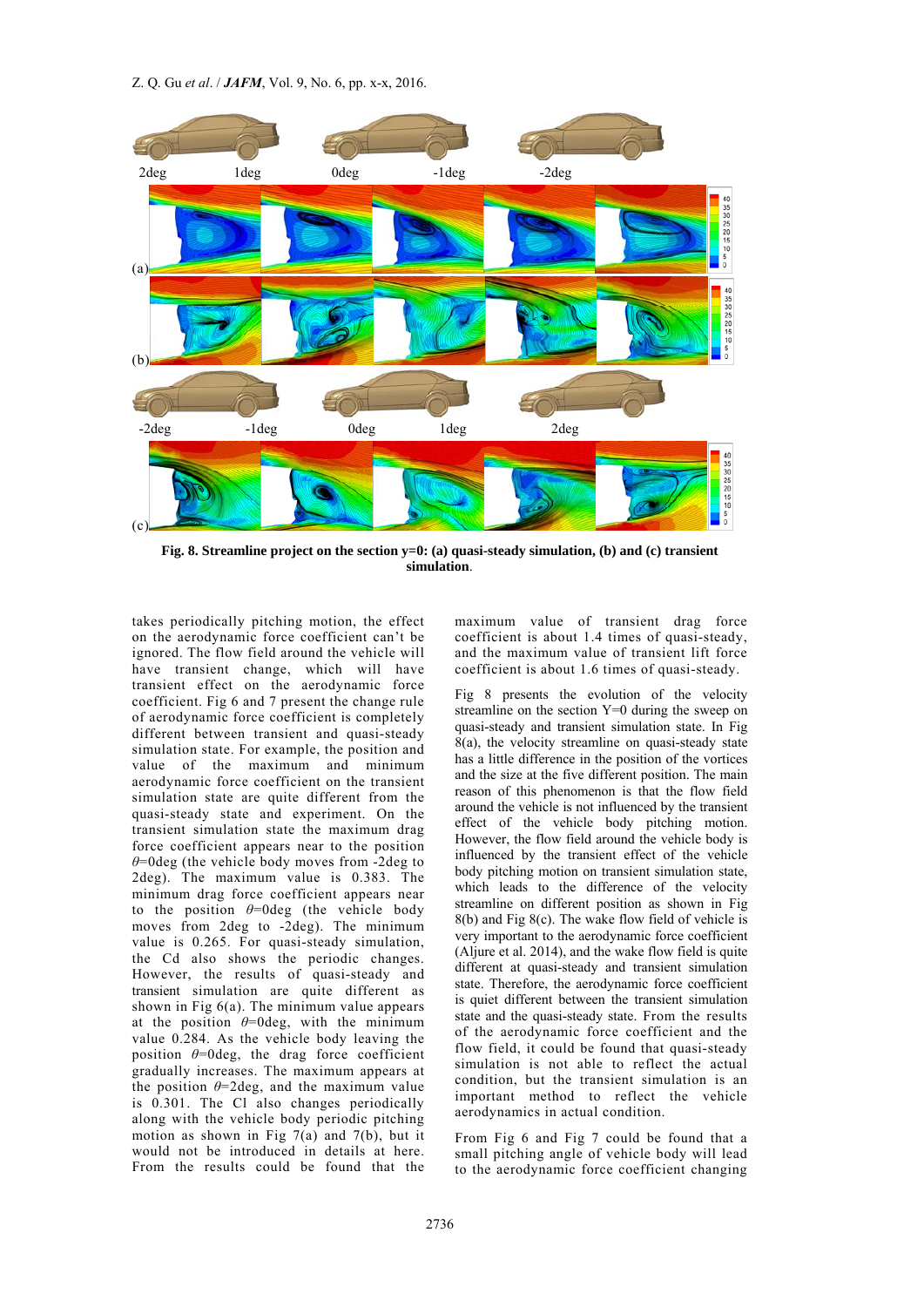obviously at the extreme position. The major reason for the changing is the hysteresis effects of the flow field. The hysteresis phenomenon will be discussed in next subsection.

#### **3.2 Time-averaged pressure**

The time-averaged pressure distribution is used to calculate the local pressure coefficient (Cp). The Cp is defined as



**Fig. 9. Cp value at different point. a) P1. b) P2.**

Figure 9 shows the evolution of Cp at point P1 and P2 during the entire oscillating sweep of the vehicle. Since the phase change of the rear end is bigger than the front end in this study, the point P1 and P2 are chosen at the rear end. Cheng *et al*. (2012) reported that the trunk deck contribution accounts for the pitchingstability. Therefore, the point P1 and P2 are set on the trunk deck. Considering of the typical flow field at the rear of vehicle, the point P1 is on the upper surface of truck lid, and point P2 is on the rear surface of trunk lid as shown in Fig 1. The coordinate of the point P1 and P2 is (1407, 0, 283) and (1521, 0, 196), respectively. It could be found that the sensitivity to pitching motion is very different for the two points. This is because the flow field behind the trunk is more complex than upper of the trunk (Wang *et al*. 2014; Mestiri *et al*. 2014). Fig 8 can be used to explain this phenomenon. Fig 8 presents that the wake flow field is quite different when vehicle body is at different positions, which leads to the difference of the Cp. At the extreme position *θ*=-2 and *θ*=2, Cp don't immediately change when vehicle body change moving direction, but Cp is

experienced with a certain delay in time. The aerodynamic force coefficient also have similar phenomenon as shown in Fig 6(a) and 7(a). From above can be found that between two halves of the sweep, each sweep can produce unique data. The change rule of aerodynamic force coefficient and Cp illustrates that there is a hysteresis phenomenon when vehicle body takes pitching motion. The hysteresis phenomenon will be discussed in next subsection.



**Fig. 10. Cp distributions at Y=0 section, (1)-(4) transient state, (1).the vehicle body moves from 2deg to -2deg, (3).the vehicle body moves from - 2deg to 2deg). (5) quasi-steady state.** 

Figure 10 shows Cp at the y=0 section. The Cp plot along the circumferential angle (*β*), and measured clockwise around an axis. The axis pass through the weight center of the vehicle and zero angle is aligned with the horizontal axis. It is quite different for the change rule of Cp between the transient and quasi-steady simulations. The difference of Cp between transient and quasi-steady simulation is very small on the upper vehicle body from the front bumper to the front of the roof. However, there is a big difference from rear of the roof to the trunk-lid, especially for the minimum value. The value of Cp on the transient simulation state is smaller than Cp on quasi-steady simulation state.

The change of Cp is very small from the upper of the front bumper to the rear windshield on the transient simulation state as shown in Fig 10. However, a large variation of Cp appears from the upper of trubk-lid to the underbody, for example, the difference of Cp reach to 0.5 at the same position on the vehicle body on different state. The main reasons to the change of Cp are included as following,

- 1. Compared to the front end, the phase change of the rear end is larger. Which leads to a more obviously affect on the flow field around the vehicle body.
- 2.The nature of the surrounding fluid and the inertia effects leads to the wake vortex separation at different states.
- 3.The change of the space between the underbody and the floor lead to the change of velocity and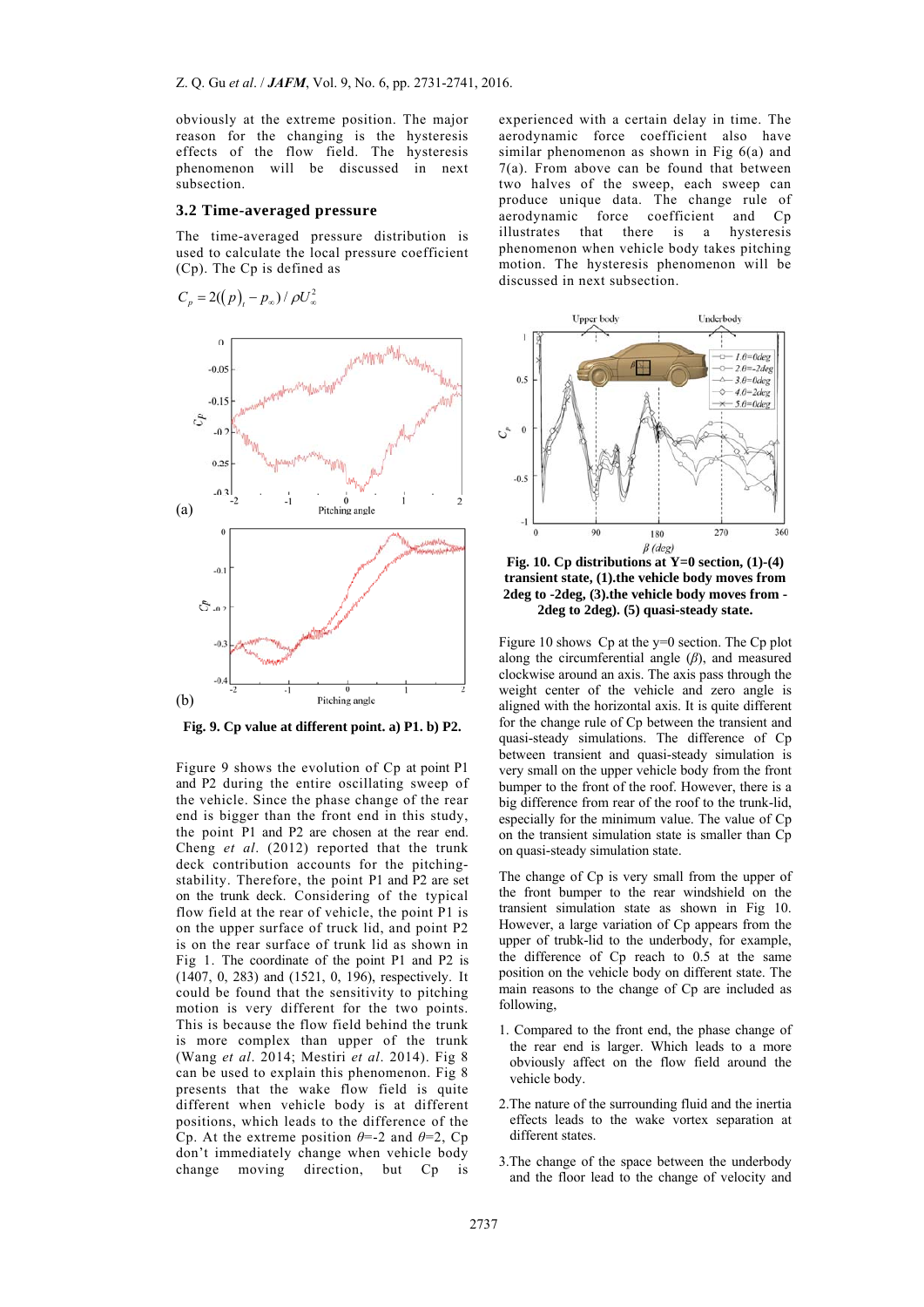direction of the flow around the vehicle body.



**Fig. 11. Flow Velocity under the vehicle on XYsection (z=50mm) at different positions (a)**  *θ***=0deg (the vehicle body moves from -2deg to 2deg**) (b)  $\theta$ =-2deg (c)  $\theta$ =0deg (the vehicle body **moves from -2deg to 2deg) (d)**  $\theta$ **=2deg.** 

Flow velocity under the vehicle on XY-section at 50 mm above the ground when vehicle body at different positions is visualized in Fig 11. The change of space between the underbody and the floor is not consistent when the vehicle body takes pitching motion, which is due to the fact that the vehicle body rotates to the center of front axle. It leads to the flow velocity quite different at the same section when the vehicle body is at different positions. For example, at the same position *θ*=0deg as shown in Fig  $11(a)$  and Fig  $11(c)$ , the flow velocity around the vehicle is also quite different when vehicle body comes from different directions, which leads to the difference of Cp on the section of Y=0 and aerodynamic force coefficient at the position *θ*=0deg.

#### **3.3 Hysteresis Phenomena and Phase Shift**

Figure 12 presents the instantaneous flow structure around the vehicle in the side view. Several authors have proposed methods for identifying coherent structures of the flow (Hunt *et al*. 1998; Jeong *et al*. 1995). In this work the Q-criterion proposed by Hunt *et al*. (1998) is chosen for the identification of the

coherent structures, Q is defined as:

$$
Q = -(\partial u_i \partial u_j) / (2\partial x_i \partial x_j)
$$

In Fig 6, Fig7, Fig 9, and Fig 12, the hysteresis effects can be observed obviously when the vehicle body sweeps between the extreme position  $\theta = 2 \text{deg}$  and  $\theta = 2 \text{deg}$ . Because of the hysteresis effects, the Cp distribution and the aerodynamic force coefficient are different when vehicle body moves toward the same position from different direction. It will lead to larger difference due to a small pitching angle. Fig 9 presents that when the position of the vehicle body changed, the flow field around the vehicle is influenced by the hysteresis effects, which lead to a phase shift of Cp on the vehicle body. Fig 12 indicates that the surrounding flow tries to follow up when the vehicle body takes pitching motion, but there is a lag time due to the nature of the surrounding fluid and the inertia effects of the flow, which lead to the response of the flow around the vehicle body.

Because of the lag time of the around flow, a phase shift phenomenon could be found in Fig 6, 7 and 9. The phase shift appears at both halves of the sweep when the vehicle body takes pitching motion. Due to the existence of the phase shift, the vortices and other data on quasi-steady and transient simulation state are quite different. Fig 12 shows that the surrounding flow tries to follow up when the vehicle body takes pitching motion. But there is a big difference of the flow around the vehicle body at the same position at different simulation state as shown in Fig 13 and Fig 14.

The important observation from Fig 12 and Fig 13 is that the surrounding flow has some difference at the same position if the vehicle body's rotation is in the direction of the increasing or decreasing pitching angles. Fig 13 shows the flow at the extreme position  $\theta$ =2deg and  $\theta$ =-2deg. When the vehicle body reaches the extreme position and starts to change direction, the nature of the surrounding fluids and the inertia effects of the flow accelerate the vortices structure to change. Fig 13 (b) and Fig 13 (c) show that the length, height and shape of the vortices are different when the vehicle body reaches and then leaves the position *θ=-*2deg. However, Fig  $8(b)$  and Fig  $8(c)$  reveal that the change of moving direction of the vehicle body will lead to the bottom change of space, and rail velocity. When the vehicle body reaches to position *θ*=-2deg, the velocity at the tail is smaller than departure. Which leads to the negative pressure zone closer to the body, and then the intensity of the rise vortices will be reduced. Because of the influence of the nature of the surrounding fluids, the vortices direction keep the trend of upper stage when the vehicle body depart the position. A similar phenomenon could be observed at the position  $\theta$ =2deg, as shown in Fig 13 (e) and Fig 13 (f). Such great change is exposed in Fig 12 and Fig 13 by quite different sizes and positions of the flow structures in the wake. As the flow structures in the wake changed, it could lead to the change of pressure on vehicle body, and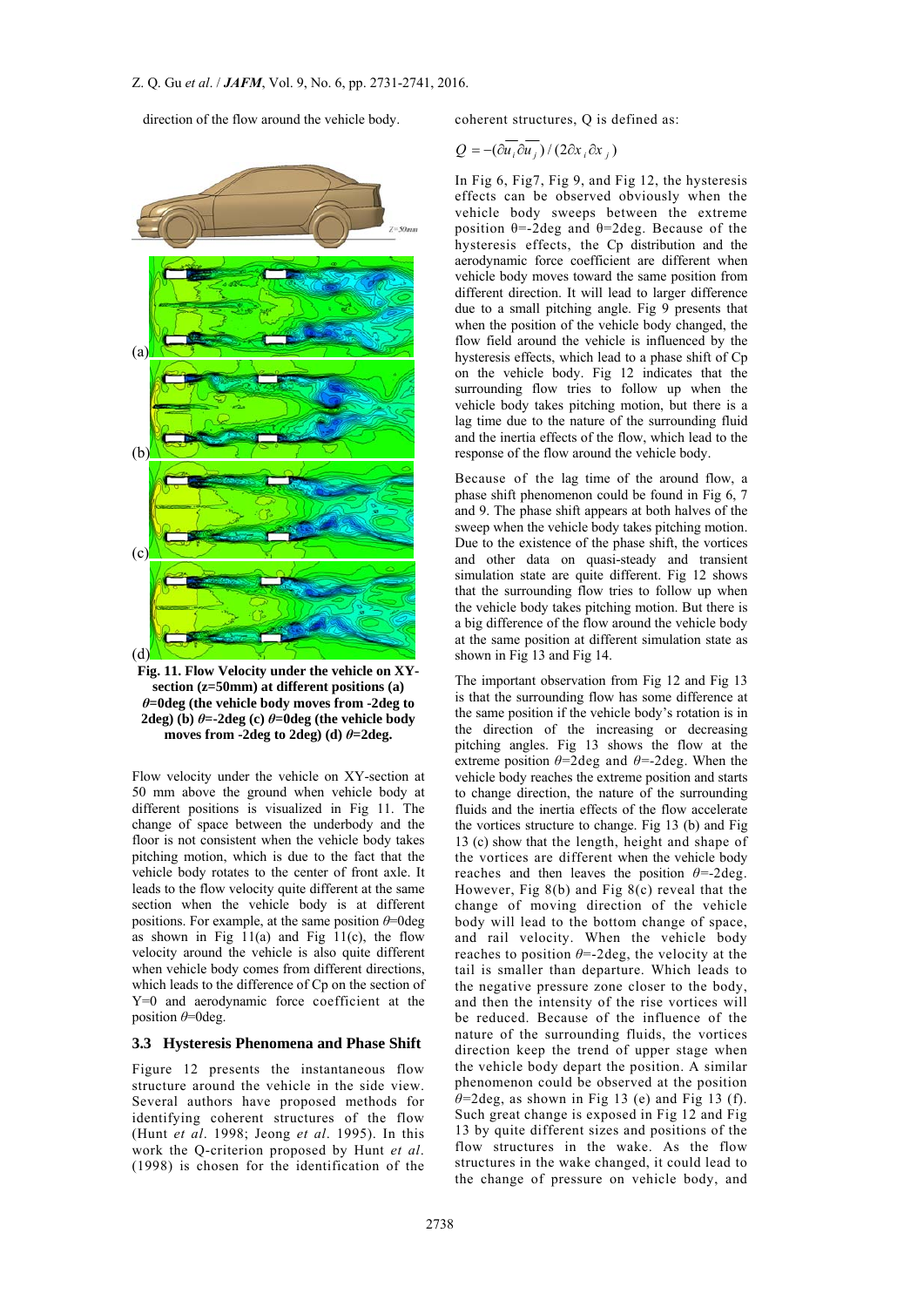

**Fig. 12. Iso-surface of the second invariant of the velocity gradient tensor Q=20 000. a)**  $\theta$ =0deg, b)  $\theta$ =-1deg, c) reach to  $\theta$ =-2deg, d) leave  $\theta$ =-2deg, e)  $\theta$ =-1deg, f)  $\theta$ =0deg, g)  $\theta$ =1deg, h)reach to *θ=***2deg, i) leave** *θ=***2deg, j)** *θ=***1deg**.



i) the position  $\theta$ =-2deg ii) the position  $\theta$ =2deg

**Fig. 13. Iso-surface of the second invariant of the velocity gradient tensor Q=20 000 for position**  $\theta$ **=-2deg and**  $\theta$ **=2deg.** (a), (d) quasi-steady, (b), (c), (e), (f) transient.

the pressure on vehicle body has an important influence on the aerodynamic force coefficient.

Figures 13 and 14 present some changes in the body surrounding flow field structure on quasisteady and transient simulation state. While Fig 13(i) and 13(ii) show the vortices structures at the two different simulation state are quite different when the vehicle body at the extreme position *θ*=- 2deg and *θ*=2deg. The change tendency of vortices in transient simulation state is similar, but there are some differences. The flow around the vehicle body has no time to adjust the sudden change in the direction of pitching, which leads to this difference. Fig 14(b) shows that the vehicle body changes the direction from 0deg to *-*2deg, and Fig 14(c) shows the vehicle body changes direction from -2deg to 0deg, while the vortices are completely different. Although in Fig 14(c) the wake flow is probably still influenced by the rotation of the body from 0deg to -2deg, the influence of the wake flow from the rotation

direction from -2deg to 0deg is bigger, and the wake adjust the direction of rotation.

Figure 8 shows that the streamline is quite different at some position when vehicle move from differect direction. For example, at the position of *θ=*-1deg, there is upward trends of the streamline at the bottom when vehicle body moves from 0deg to - 2deg. While there is downward trends of the upper streamline when vehicle body moves from *-*2deg to 0deg. Similar phenomenon in vortices can be found at the position  $\theta$ =1deg. However, this phenomenon is not at the extreme position  $\theta$ =-2deg and  $\theta$ =2deg.

It should be noted that only one type of pitching amplitude and frequency is studied in this paper. While the vehicle driving on the road will encounter various amplitudes and frequencies, and it is worthwhile to study how the aerodynamic force coefficient is influenced by the change of amplitude and frequency. Moreover, only one type of velocity is considered in this study, further investigations of the effect of high speed on vehicle stability can be study in future.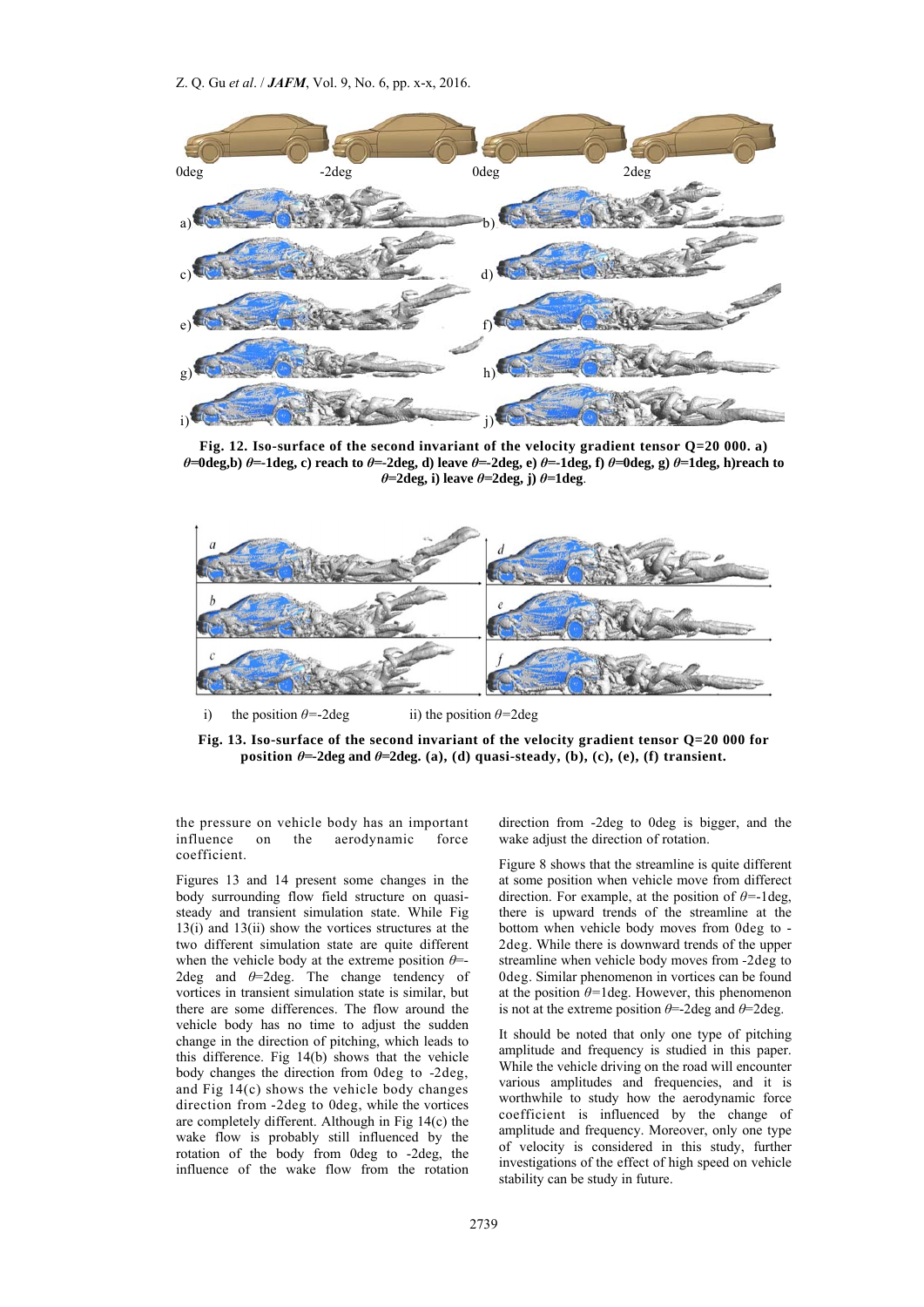Z. Q. Gu *et al*. / *JAFM*, Vol. 9, No. 6, pp. x-x, 2016.



**Fig. 14. Iso-surface of the second invariant of the velocity gradient tensor Q=20 000 for position**  $\theta$ **=-1deg. a)** quasi-steady. **b**) transient flow for decreasing -1deg. **c) transient flow for increasing -1deg.** 

#### **4. CONCLUSION**

In the present studies, LES is used to simulate the vehicle body pitching motion. The feasibility of LES is validated by the wind tunnel experiments. Large difference could be found between the transient simulation results and quasi-steady simulation results. The maximum value of transient drag force coefficient is about 1.4 times than quasi-steady drag force coefficient, and the maximum value of transient lift force coefficient is about 1.6 times than quasi-steady lift force coefficient. The change of the pressure on the underbody on the transient simulation state is larger than other parts, which have greater contribution to the aerodynamic force coefficient. Moreover, LES provides enough information which the wind tunnel experiment and RANS simulation are difficult to give. These information can help to explain the change of aerodynamic force coefficient and Cp, the hysteresis and phase shift. It shows that LES is an important method for the assessment of vehicle aerodynamics.

When the vehicle body takes pitching motion, except the space between the underbody and the floor, which could influence the aerodynamic force coefficient. There is another important influence factor which is the memory effects of the flow and the inertia of the flow. Furthermore, through the vortices visualization techniques, and the change of rule Cp on the special point can be found that each sweep generates unique flow field, because of the impact of the hysteresis effects.

#### **ACKNOWLEDGMENTS**

This work is supported by Key Project in the Science and Technology Program of Changsha, China (K1501011-11), National Automotive High Level Independent Innovation Program of China, National Hundred, Thousand, and Ten Thousand Talent Program of Ministry of Transport of China (Grant No.20120222), Independent Subject of State Key Laboratory of China (Grant No.734215002), and Innovation Team of Ministry of Finance of China (Grant No.04200036017), National Natural Science Foundation of China (Grant No. 51305312).

#### **REFERENCES**

- Alamaan, A., A. Ashraf and A. Waqar (2014). Passive drag reduction of square back road vehicles. *J. Wind Eng. Ind. Aerodyn.* 134, 30- 43.
- Aljure, D. E., O. Lehmkuhl, I. Rodriguez and A. Oliva (2014). Flow and turbulent structures around simplified car model*. Comput Fluids* 96, 122-135.
- Aschwanden, P and J. Muller (2008). The Influence of Motion Aerodynamics on the Simulation of Vehicle Dynamics. *SAE Paper* 2008-01-657.
- Baker C. J. (2010). The simulation of unsteady aerodynamic cross wind forces on trains. *J. Wind Eng. Ind. Aerodyn.* 98, 88–99.
- Cheng, S. Y, M. Tsubokura, T. Nakashima, Y.